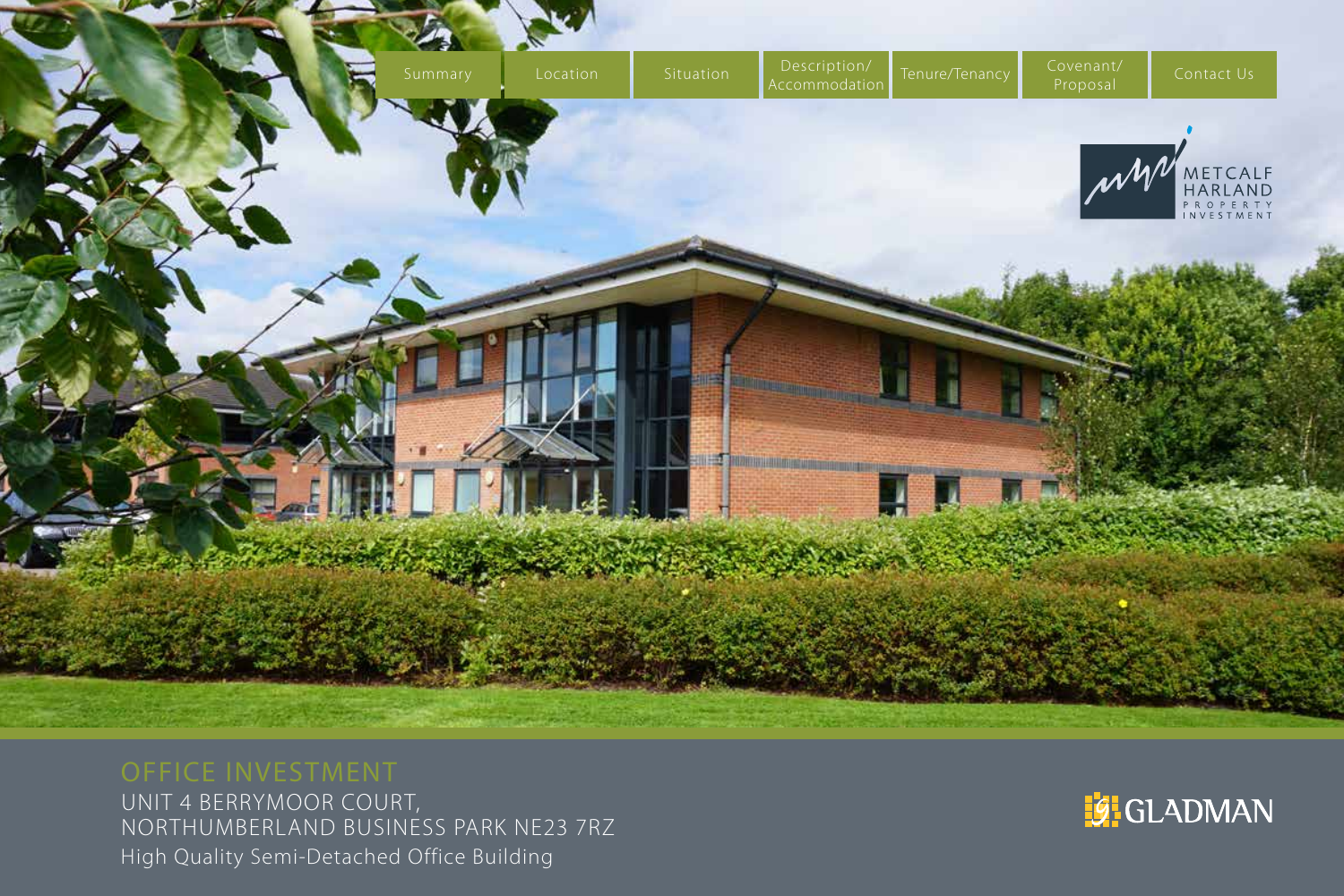- Modern high specification 209.03 sq m (**2,250 sq ft**) office building
- Let to **HH Community Care Limited**
- Located on the 11,612 sq m (125,000 sq ft) **Northumberland Business Park**
- New **10 year lease** from 18.09.2017 (break 21.09.2022)
- Rent **£29,250** per annum (£13.00 per sq ft)

We are instructed to seek offers of **£330,000** (Three Hundred and Thirty Thousand Pounds), which reflects a net initial yield of **8.55%** after purchaser's costs at **3.62%**





[HOME](#page-0-0)  ${\color{black}\times}$ EMAIL H **SAVE**  $\acute{\text{m}}$ PRINT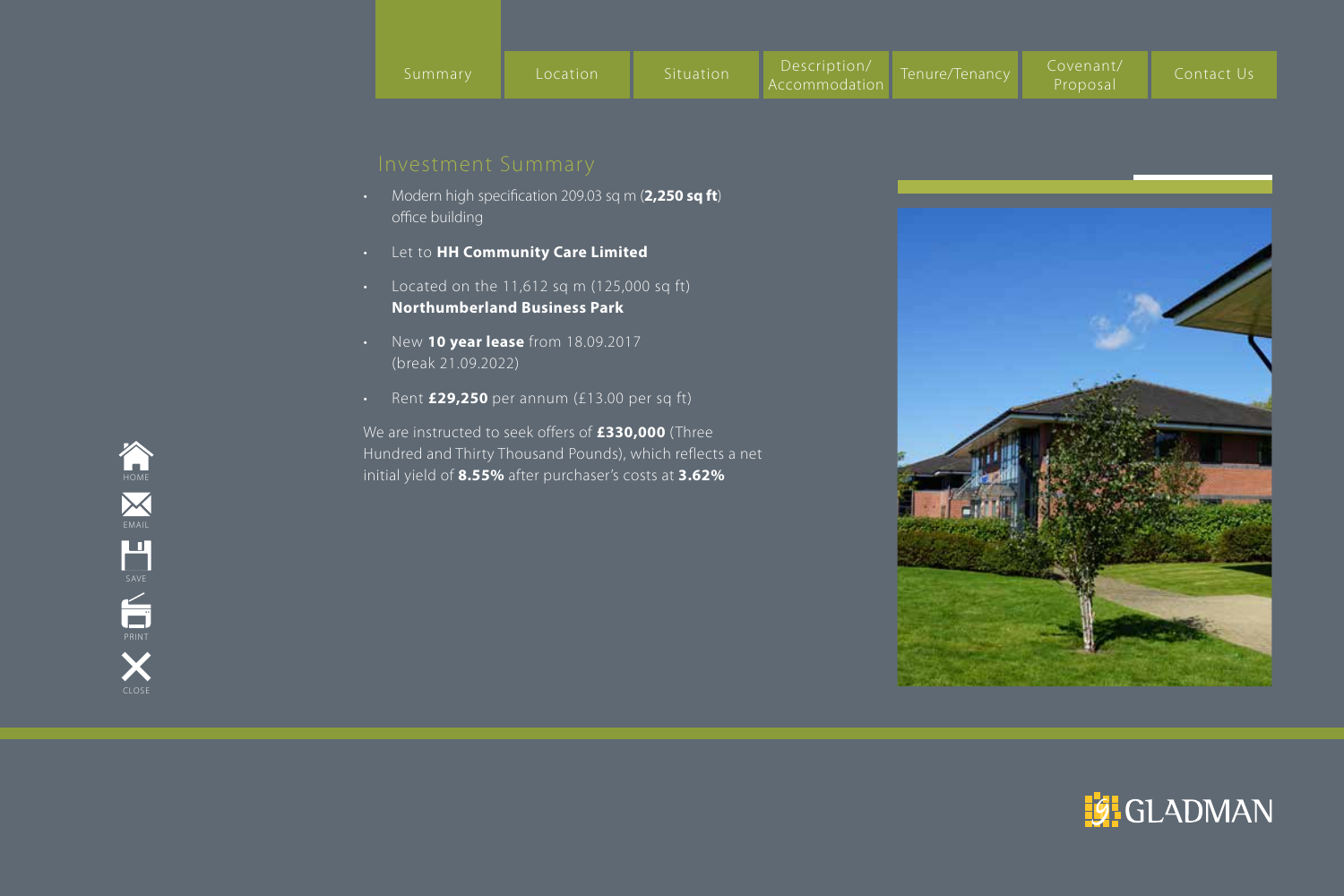Northumberland Business Park is just 13 Kilometres (8 miles) north of Newcastle upon Tyne city centre and 1.6 Kilometres (1 mile) south of Cramlington town centre. Newcastle upon Tyne is the regional and commercial capital of the North East with a city population of approximately 259,000 people and a wider primary catchment of 1,462,000 people.

Newcastle upon Tyne is served by Newcastle International Airport which is approximately 11 Kilometres (7 miles) south west of the subject property. The Airport is the 10 largest in the UK, providing daily flights to the main domestic destinations and major European centres. More recently daily flights to Dubai have been added opening up the region to the Far East.

Newcastle Central Station is a major staging point on the East Coast Main Line and Cross Country Network. The shortest journey time to London is 2 hours 40 minutes and 1 hour 30 minutes to Edinburgh.





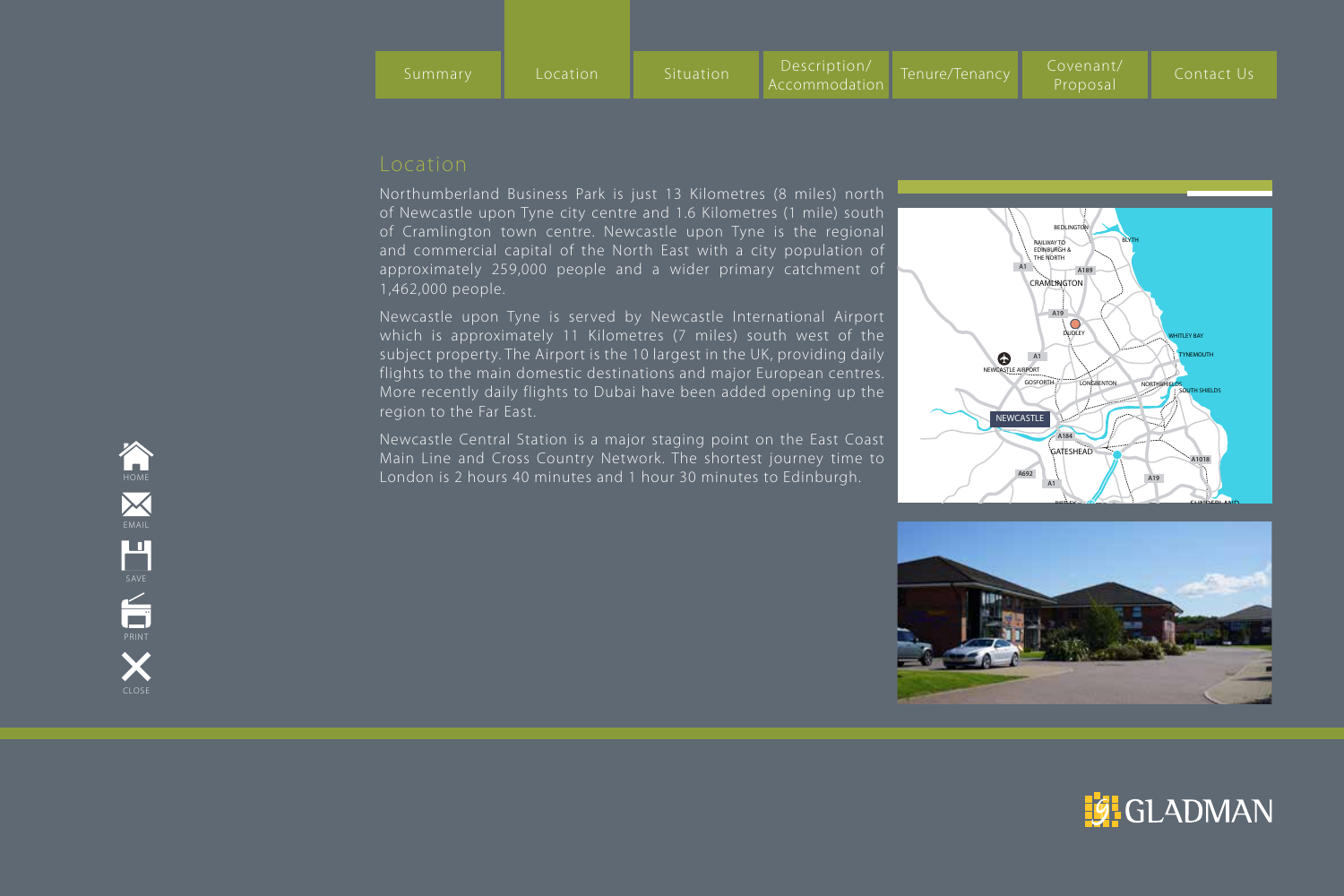| Summary | Location | Situation <sup>1</sup> | Description<br>Accommodation | Tenure/Tenancy | Covenant/<br>Proposal | Contact Us |
|---------|----------|------------------------|------------------------------|----------------|-----------------------|------------|

Northumberland Business Park benefits from excellent road communications being immediately adjacent to the A19, which in turn links to the A1 3.2 Kilometres (2 miles) to the west offering efficient links to the regions major arterial road network.

The building is located on Berrymoor Court which is part of the 11,612 sq m (125,000 sq ft) Northumberland Business Park. Other nearby occupiers include Techflow Marine, Forum Technology and CRT.







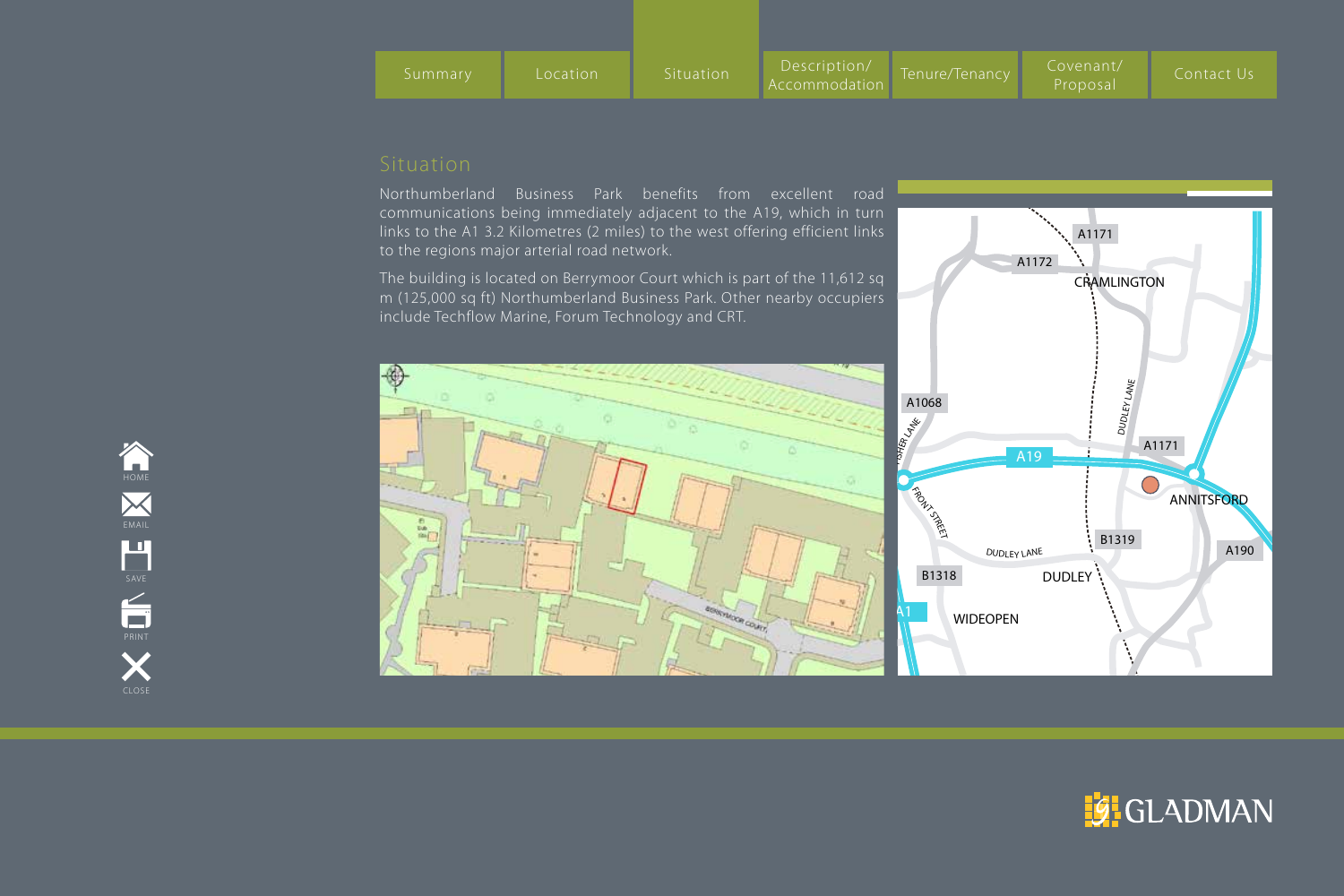

![](_page_4_Picture_1.jpeg)

![](_page_4_Picture_2.jpeg)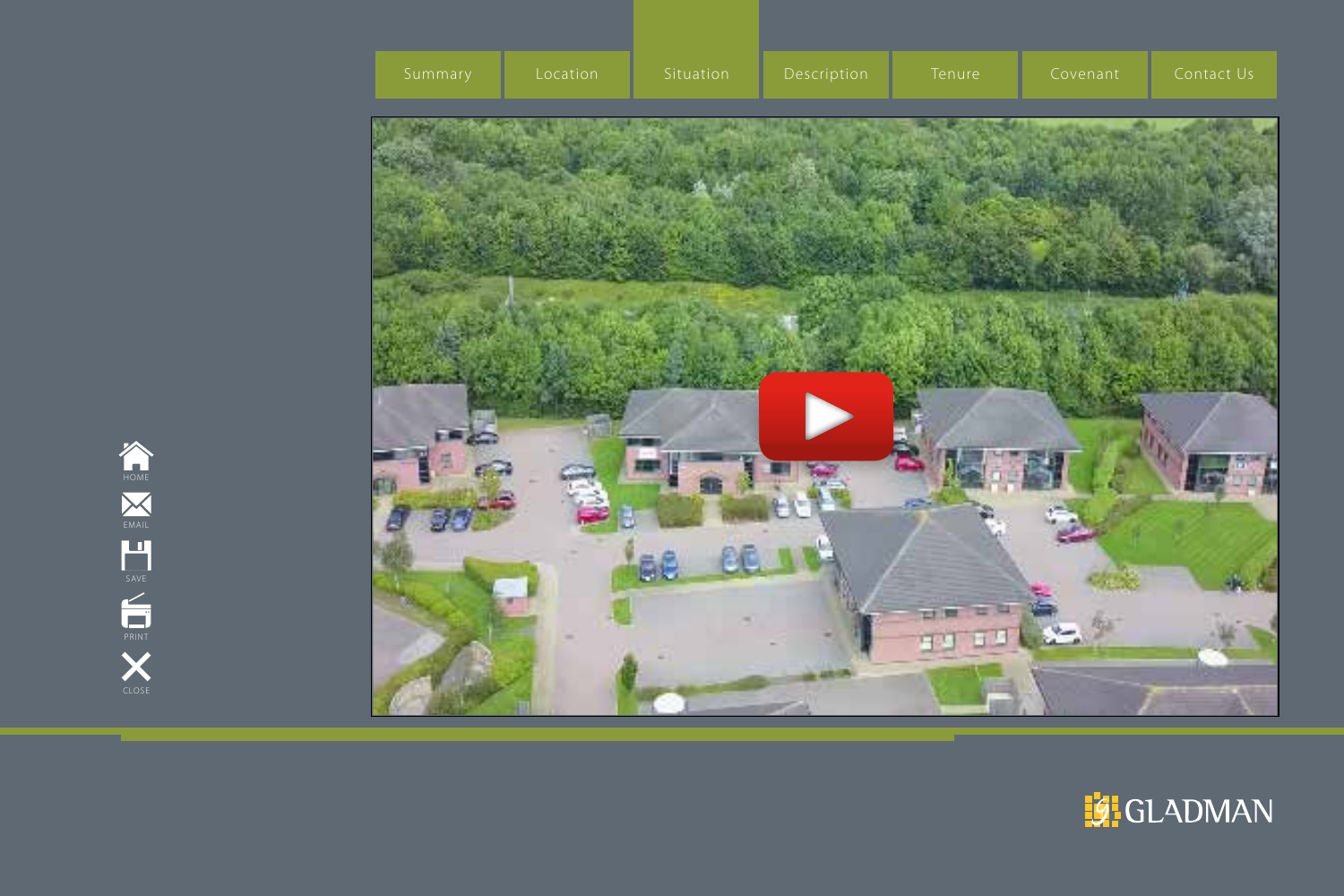| Summary | Location | Situation | Description | Tenure | Covenant | I Contact Us |
|---------|----------|-----------|-------------|--------|----------|--------------|
|         |          |           |             |        |          |              |

![](_page_5_Picture_1.jpeg)

![](_page_5_Picture_2.jpeg)

![](_page_5_Picture_3.jpeg)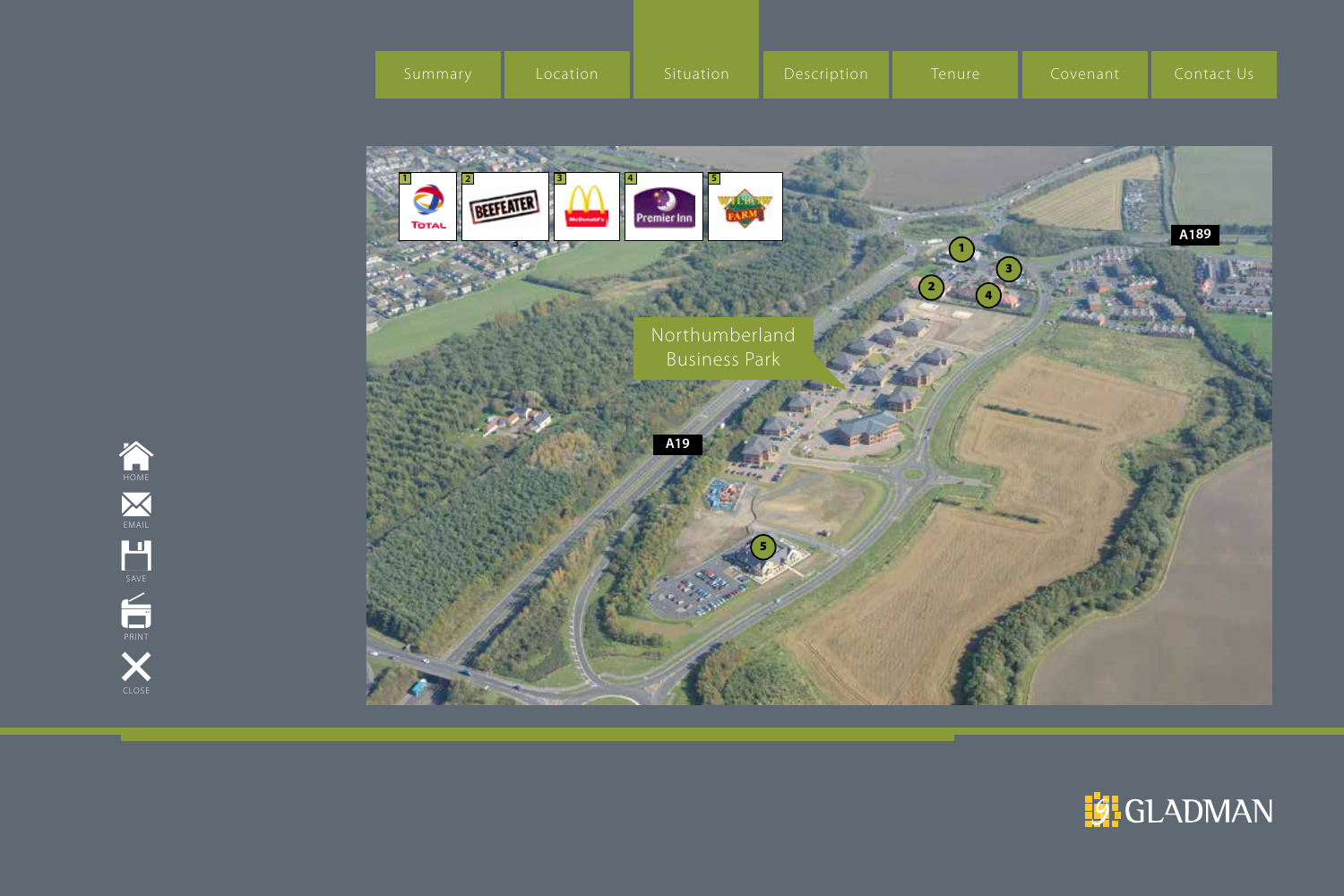The property comprises a modern semi-detached office building. The building is predominantly brick built with an attractive full height glazed entrance lobby under a pitched tiled roof.

Internally the accommodation is finished to a high standard including, suspended ceilings, recessed lighting, full access raised floors and air conditioning.

The property includes 10 car parking spaces.

The property comprises the following net internal floor area:

| Description                 | Area (Sq m) | Area (Sq ft) |
|-----------------------------|-------------|--------------|
| <b>Ground Floor Offices</b> | 96.15       | 1,035        |
| <b>First Floor Offices</b>  | 112.90      | 1.215        |
| <b>Total</b>                | 209.02      | 2,250        |

![](_page_6_Picture_8.jpeg)

![](_page_6_Picture_9.jpeg)

![](_page_6_Picture_10.jpeg)

![](_page_6_Picture_11.jpeg)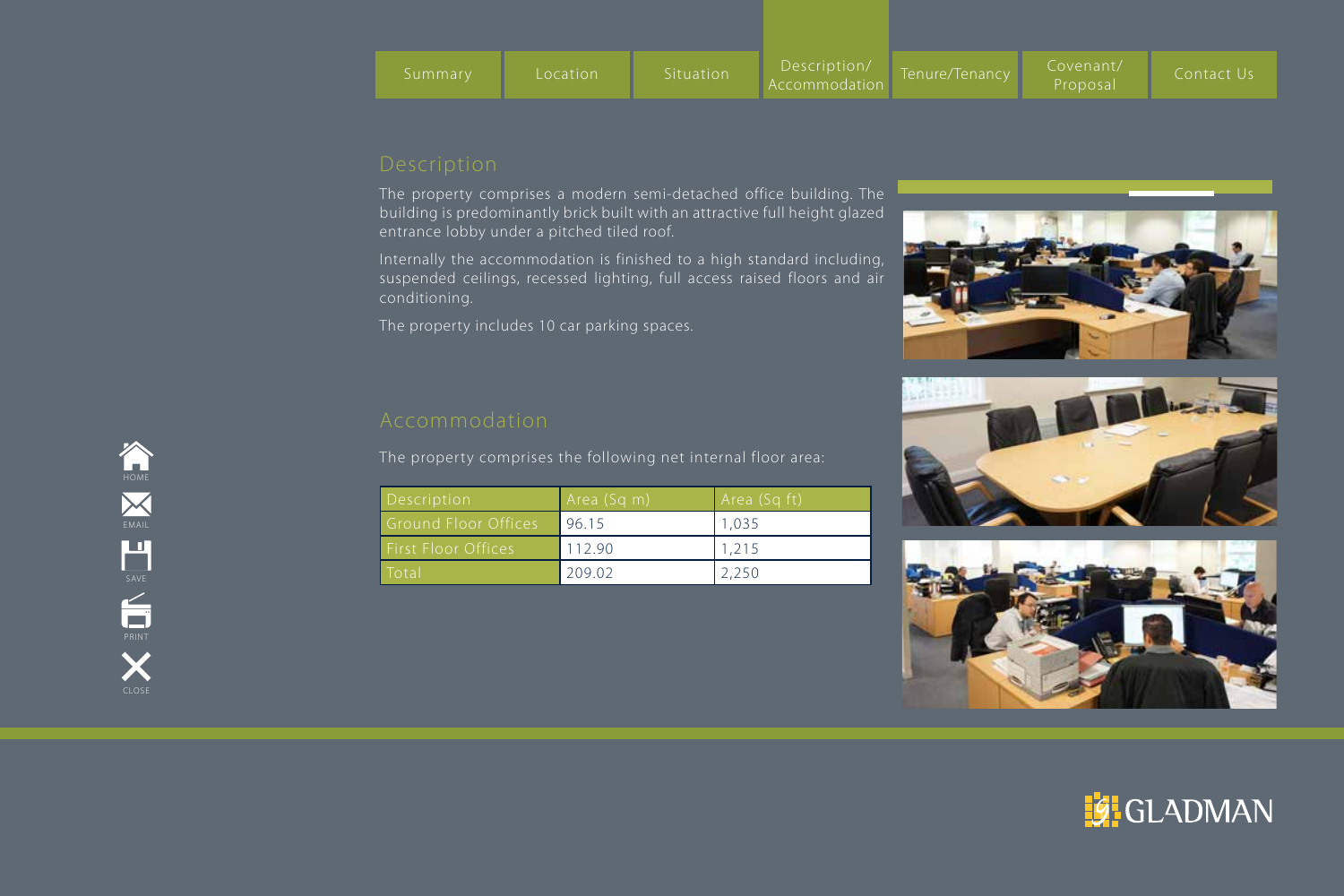The building is to be sold freehold. The freeholder has the right to use 10 car parking spaces.

The unit is let to **HH Community Care Limited** on a 10 year full repairing and insuring lease from 18.09.2017. The lease incorporates five yearly upward only rent reviews and a tenants break clause at the end of the fifth year.

![](_page_7_Picture_5.jpeg)

![](_page_7_Picture_6.jpeg)

![](_page_7_Picture_7.jpeg)

![](_page_7_Picture_8.jpeg)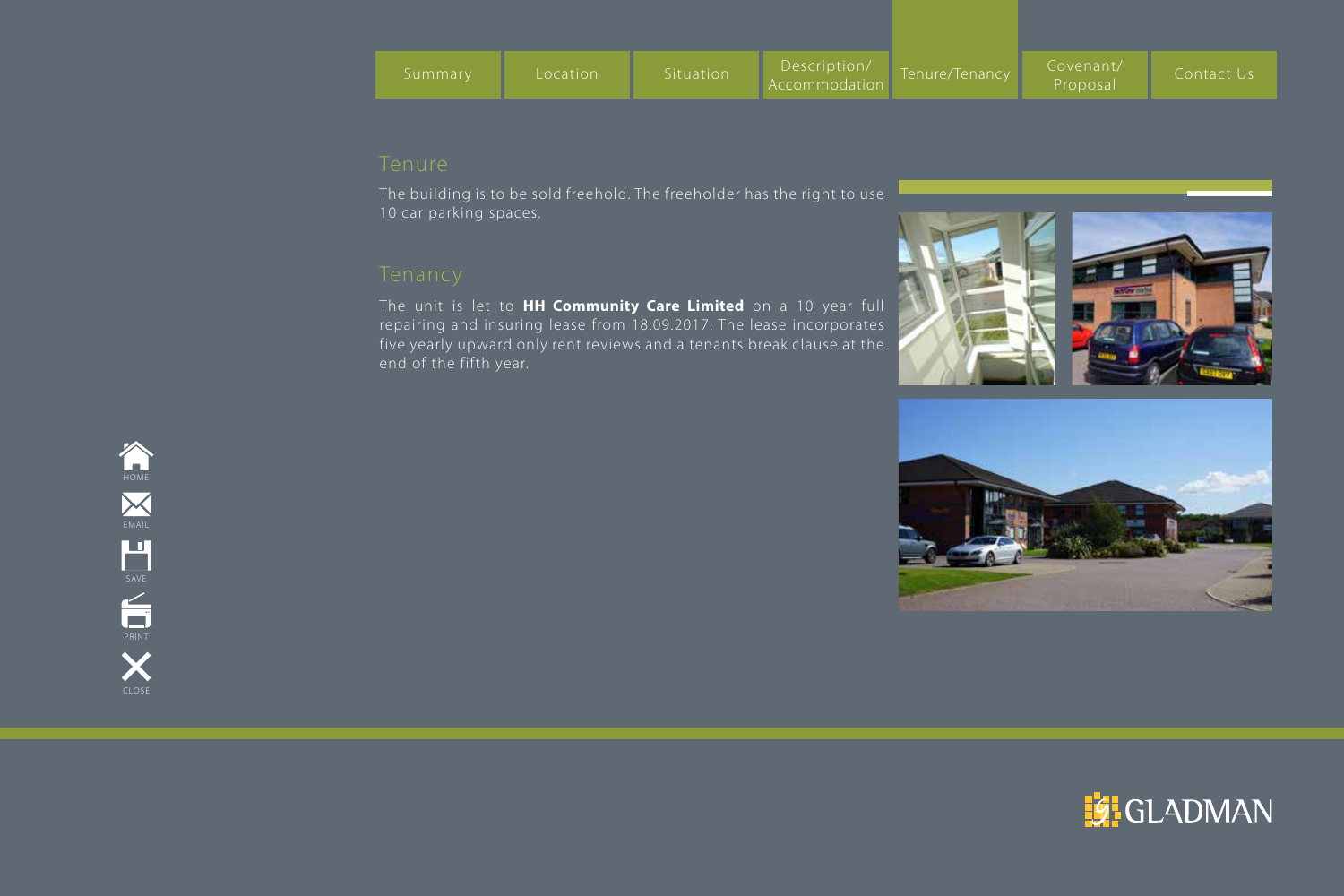**HH Community Care Limited** (Company Number 06554388) trades as Helping Hands Community Care and provides domiciliary care in region. More information can be found at www.helpinghands.co.uk. Their last three year accounts are summarised as follows:

| Year Ending   | Turnover    | Pre-Tax Profit | Net Assets |
|---------------|-------------|----------------|------------|
| 31 March 2014 | £9,415,522  | £406,286       | £964.974   |
| 31 March 2015 | £9,893,422  | £356,283       | £1,019,684 |
| 31 March 2016 | £10,362,466 | £353,182       | £1,201,070 |

We are instructed to seek offers of £330,000 (Three Hundred and Thirty Thousand Pounds), which reflects a net initial yield of **8.55%** after purchaser's costs at **3.62%**.

We understand the property is elected for VAT purposes. It is anticipated that the sale will be treated as the Transfer of a Going Concern (TOGC).

![](_page_8_Picture_8.jpeg)

![](_page_8_Picture_9.jpeg)

![](_page_8_Picture_10.jpeg)